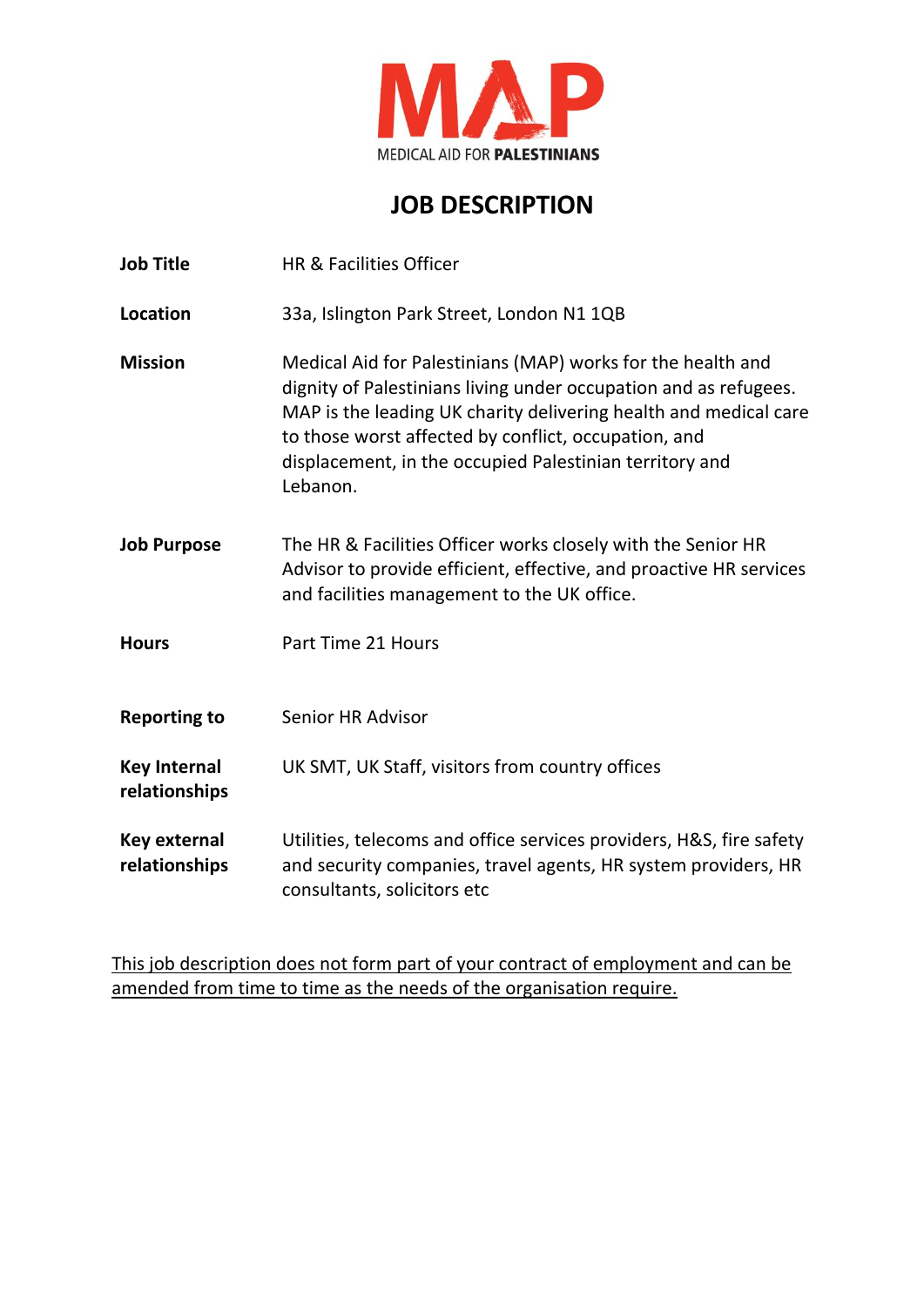

## **1 Duties and key responsibilities**

#### *Support HR Services in the following areas*

- Maintain electronic HR systems and ensure that all performance management, annual leave, TOIL and sickness records are properly recorded.
- Ensure that all HR documents and forms are issued and returned in time, and that any follow up action is documented and actioned on time, with all documentation being filed on relevant personal files.
- Provide administrative support in MAP's HR processes: manage the end-to-end recruitment, induction, probation, performance evaluation, training and leavers process
- Responsible for uploading job adverts to various recruitment websites and liaising with the Communications team with regards to social media promotion
- Maintain and update accurate job descriptions within the organisation.
- Strong administrative and organisational skills
- Maintain the MAP org chart
- Support cascade of HR priorities in MAP country offices.
- Maintain insurance matters related to staff, as well as liaising with insurance companies.
- Maintain Proof of Life information
- Support with ad hoc HR projects.

#### *Facilities*

- Ensure that building maintenance and office space issues are managed proactively and engage contractors where appropriate.
- Ensure effective communication with suppliers including the ordering, installation, and maintenance of the alarm and keyholding systems, office equipment and furniture, keys, telephones, stationery, and other equipment required for the smooth running of the office.
- Liaise with support contractors with regards to the maintenance of kitchen equipment.
- Manage contract cleaning, recycling, and waste disposal companies.
- Ensure that the communal areas are kept clean and tidy and manage the provision of sundries in the kitchen.
- Arrange appropriate insurance for equipment, premises, employers and public liability and travel.